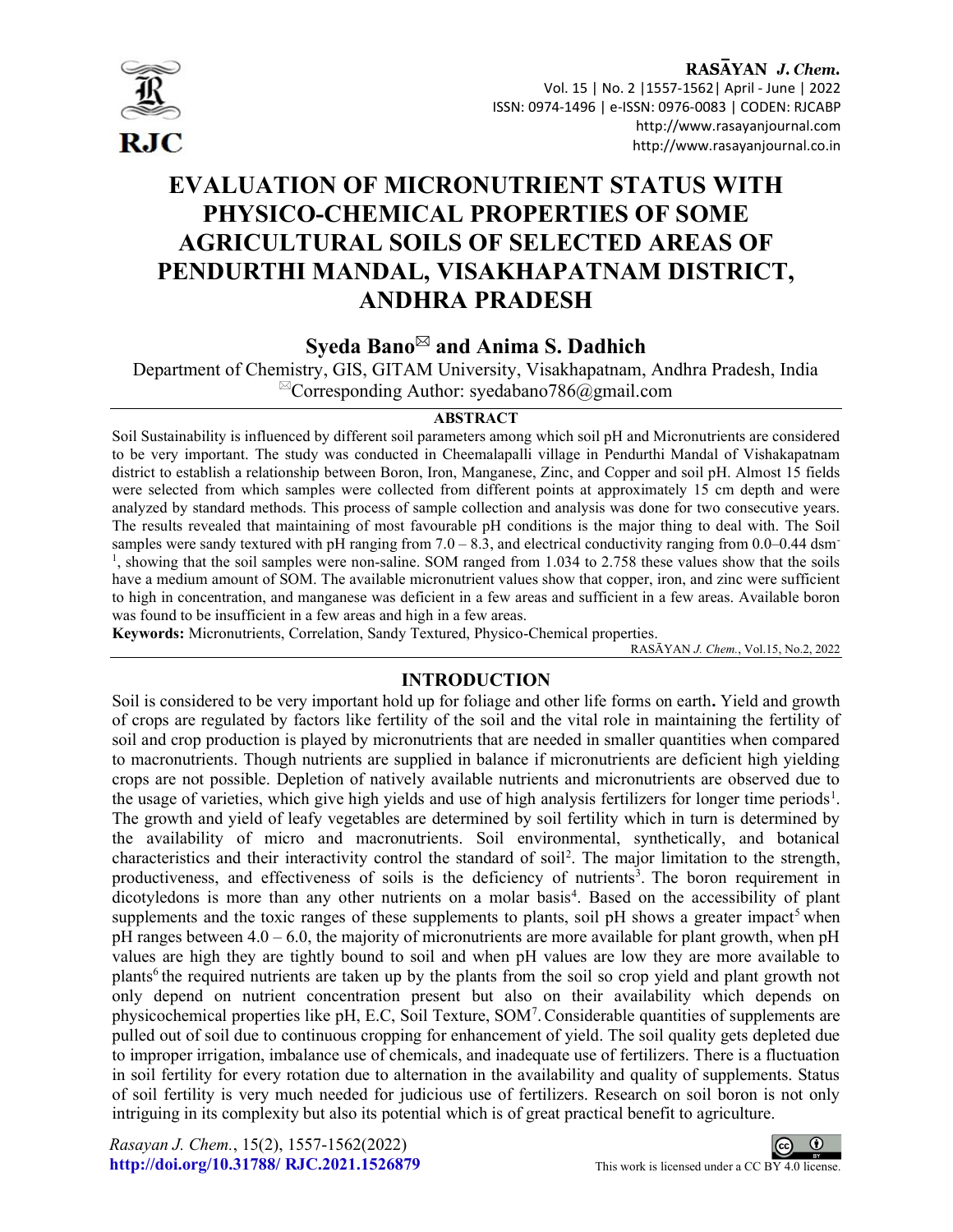# EXPERIMENTAL

### Site Description

The present study was conducted in Cheemalapalli area of Chintala Agraharam Village located in Pendurthi Mandal with coordinates 17 °49'9" N 83°11'33" E of Visakhapatnam District (17 °6904' Latitude, 83 °231' Longitude) in the state of Andhra Pradesh (12 °41' and 19 °07' North Latitude and 77° and 84 °40' East longitude), which is located in the south-eastern part of India and its annual rainfall is 1202 mm. The coordinates of Pendurthi Mandal are (17.8333°N83.2000 °E) (in Fig.-1).



Fig.-1: The coordinates of Pendurthi Mandal are (17.8333°N83.2000 °E)

# Sampling and Preparation

Soil sampling was done during April month from the agricultural fields under vegetable (green leafy) cultivation. From each field, five subsamples were taken in  $0 - 15$ cm depth in a 'V' shape. These samples were combined to form a composite sample. These samples were stored in zip-lock polyethylene bags. These bags were brought to the laboratory and were made moisture-free, grounded, filtered using a 2 mm sieve, labelled properly, and stored for Physico-chemical analysis and micronutrient analysis. The samples were coded as 'P' for season-1 and '2P' for season-2.

# Analysis of Soil

Soil pH is a principal chemical limiting factor that shows an impact on nutrient accessibility. The pH of the soil was carried out using 1: 2 (soil: water) suspension and samples were kept for few hours for complete digestion and pH was measured. The same suspension was kept for measuring E.C using a conductivity meter<sup>8</sup>. Walkley-Black method<sup>9</sup> was followed to determine soil organic matter. In this method, 0.5 g of the soil sample, 10 mL 1N  $K_2Cr_2O_7$ , 20 mL conc. H<sub>2</sub>SO<sub>4</sub> mixture was taken and kept undisturbed for half an hour, to this mixture 100 mL of deionised water, 10 mL of  $H_3PO_4$ , and ferroin indicator (2drops) were added, and titration was done using a 0.5M solution of Ferrous ammonium sulfate solution until a reddish-brown colour endpoint is observed. Soil texture analysis was done using the Hydrometer method<sup>10</sup>. The textural class of soil samples was ascertained from the dispersal of sand, silt, and clay, and the denseness of soil suspension is found with a hydrometer, and from the percentage contents of sand, silt, and clay the textural class of the soil was found out using a triangular textural diagram. Cu, Mn, Fe, and Zn in DTPA extractable soil are obtained by extracting 10 g ( $\leq$ 2 mm) with 20 ml of 0.005 M DTPA + 0.01 M CaCl<sub>2</sub> + 0.1 M TEA (triethanolamine solution). The pH of the DTPA mixture is modified to 7.3 with dilute HCl. Zn, Fe, Mn, and Cu are estimated with a suitable cathode lamp using the AAS method<sup>11</sup>. Hot water extraction<sup>12</sup> is considered to be the best technique for the evaluation of boron in the available form in soils. In this method Azomethine –H reagent forms a firm colored complex with  $H_3BO_3$  at pH = 5.1, in water which obeys Beer-Lambert's law. Boron stock solution of 100 ppm concentration was prepared using  $H_3BO_3$  of AR grade. 25 g of sample with 50 ml distilled water and 0.5 g of activated charcoal were taken in a titration flask. It was boiled for 5 minutes and filtered using Whatman No: 42 filter paper. 5 mL of the filtrate along with 2 ml ammonium acetate-acetic acid buffer solution and 2ml of Azomethine – H reagent was taken into a 25ml volumetric flask. This suspension was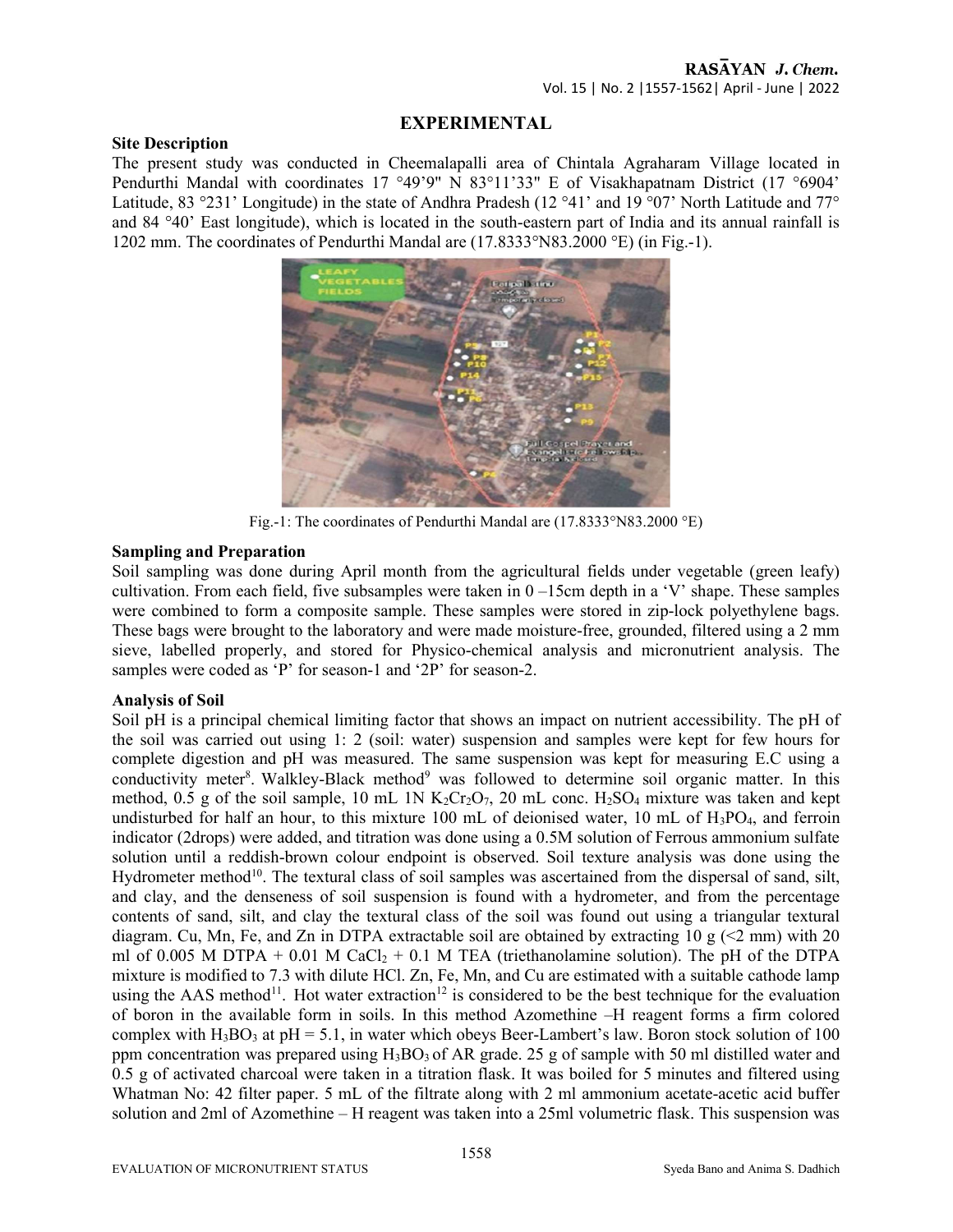kept aside for one hour till yellow colour was developed and absorbance was measured at  $\lambda$  max = 420 nm, Using UV- a visible spectrophotometer.

# RESULTS AND DISCUSSION

### Soil pH

The soil under study possessed wide variations in soil pH. The soil samples showed pH values ranging from 7.1 to 8.3 with a mean of 7.78 considering 6.6% of soil samples as neutral, 40% of soil samples as slightly alkaline, and 53.3% of soil samples as moderately alkaline during season-1 and in season-2 the pH values ranged from 8.0 to 8.3 with mean 8.14 considering 100% soil samples as moderately alkaline.

### Electrical Conductivity

The soil profiles under study showed variations in E.C values. During season-1 it ranged from 0.01 to 0.34 dsm-1 with a mean of 0.21 dsm<sup>-1</sup> and during the season - 2 it ranged from 0.01 to 0.44 dsm<sup>-1</sup> with a mean of  $0.2 \text{ dsm}^{-1}$ .

### SOM

The SOM values of soil samples under investigation ranged from 1.724-2.586 % with a mean of 2.08% during the season -1 and during the season - 2 it ranged from 1.034-2.758 % with a mean of 1.965%  $(Table -1)$ .

| Maximum and Mean Values are presented |               |            |               |            |  |  |  |  |  |
|---------------------------------------|---------------|------------|---------------|------------|--|--|--|--|--|
| Parameter                             |               | Season-1   | Season-2      |            |  |  |  |  |  |
|                                       | Range         | Mean Value | Range         | Mean Value |  |  |  |  |  |
| pΗ                                    | $7.1 - 8.3$   | 7.78       | $8.0 - 8.3$   | 8.14       |  |  |  |  |  |
| $E.C$ (dsm <sup>-1</sup> )            | $0.01 - 0.34$ | 0.21       | $0.01 - 0.44$ | 0.20       |  |  |  |  |  |
| SOM $(\% )$                           | 1.72-2.58     | 2.08       | 1.03-2.75     | l.96       |  |  |  |  |  |

% of Sand | 70.25-78.0 | 74.19 | 71.05-76.5 | 73.612 % of Silt  $\begin{array}{|c|c|c|c|c|c|c|c|} \hline 3.16-7.0 & 4.39 & 3.00-6.96 & 4.08 \ \hline \end{array}$ % of Clay | 15.2-25.75 | 21.46 | 16.8-24.3 | 21.082 B (mg/kg)  $\begin{array}{|l} 0.96-3.84 \end{array}$  1.66 0.72-3.36 1.35 Cu (mg/kg) 0.52-1.36 0.88 0.34-1.98 0.81 Fe (mg/kg) 8.72-11.99 10.35 8.31-21.82 11.42 Mn (mg/kg) 2.68-4.72 3.39 2.9-4.16 3.34  $\text{Zn (mg/kg)}$  0.97-11.4 6.15 6.15 2.48-12.63 6.15

Table 1. Physico-Chemical Properties and Micronutrients of the Soil from Pendurthi Sampling Site Minimum –

The reports revealed the majority of sampling sites were alkaline, the SOM was medium and E.C values showed that the soils were non-saline. The soil textural class differed from sandy loam to clay according to the values observed from soil separates.

### Soil Textural Analysis

The soil samples under study had sand percentages ranging from 70.25-78% with a mean of 74.194%, silt percentages ranging from 3.16-7.0% with a mean of 4.39%, and clay percentages ranging from 15.2- 25.75% with a mean 21.46% during season-1 and season-2 sand percentage ranged from 71.05-76.5% with mean 73.612%, silt percentage ranged from 3.00-6.96% with mean 4.08% and clay percentage ranged from 16.8-24.3% with mean 21.082% (Table–2).

|        | Table 2. Textural Timary sis of both bampies from bamping blies |          |            |            |  |  |  |  |  |
|--------|-----------------------------------------------------------------|----------|------------|------------|--|--|--|--|--|
| S. No. | Sample Code                                                     | Sand%    | Silt%      | $Clay\%$   |  |  |  |  |  |
|        | P2                                                              | 72.08    | 3.87       | 24.08      |  |  |  |  |  |
|        | P5                                                              | 76.08    | 3.92       | 20         |  |  |  |  |  |
|        | P8                                                              | 74.56    | 3.16       | 22.31      |  |  |  |  |  |
|        | P11                                                             | 70.25    |            | 25.75      |  |  |  |  |  |
|        | P <sub>15</sub>                                                 |          |            | 15.2       |  |  |  |  |  |
|        | Mean                                                            | 74.194   | 4.39       | 21.468     |  |  |  |  |  |
|        | Range                                                           | 70.25-78 | $3.16 - 7$ | 15.2-25.75 |  |  |  |  |  |

Table-2: Textural Analysis of Soil Samples from Sampling Sites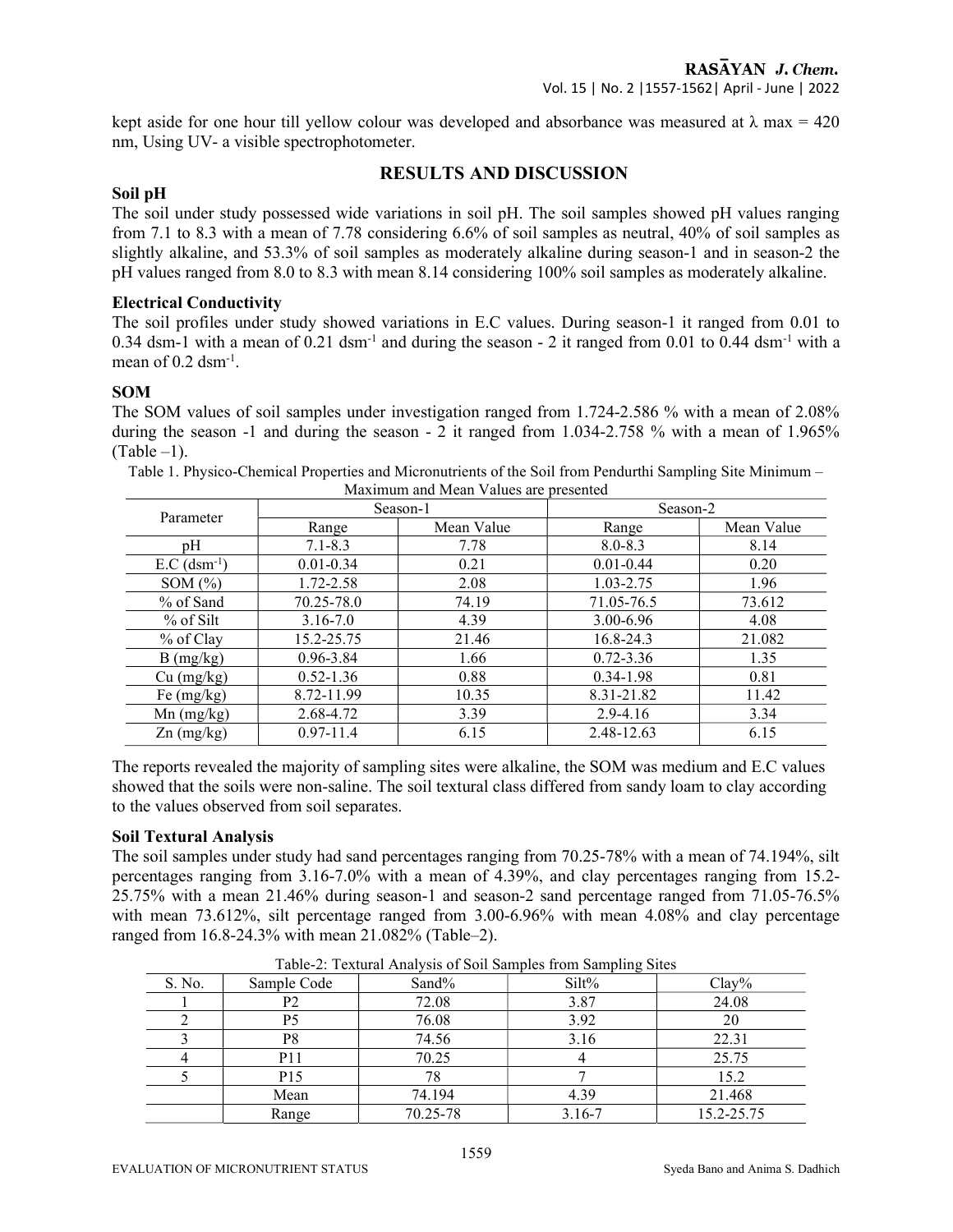### Available Micronutrient Analysis

The range of DTPA - Cu was 0.52-1.36 with a mean of 0.88 for season-1 and season-2 was 0.34-1.98 with a mean of 0.81. DTPA - Mn had values ranging from 2.68-4.72 with a mean of 3.39 for season-1 and the season - 2 the range was 2.9-4.16 with a mean of 3.34. DTPA - Fe values ranged from 8.72-11.99 with a mean of 10.35 during season-1 and during season-2 the values were 8.31-21.82 with a mean of 11.42. DTPA - Zn values ranged from 0.97-11.4 with a mean of 6.15 during season - 1 and during the season - 2 they ranged from 2.48-12.63 with a mean of 6.15. Available boron ranged from 0.96-3.84 with a mean of 1.66 during the season -1 considering 86.6% of soil samples were sufficient and 13.3% of soil samples had high concentrations of available boron. During season –2 the range was 0.72-3.36 with a mean of 1.35 considering 60% of soil samples sufficient, 33.3% of soil samples low, and 6.65% of soil samples having high concentrations of available boron (Table–3).

| Parameter             | Season-1 |               |                        | Season-2 |               |                     |  |
|-----------------------|----------|---------------|------------------------|----------|---------------|---------------------|--|
|                       | Mean     | Range         | <b>Status</b>          | Mean     | Range         | <b>Status</b>       |  |
| pH                    | 7.78     | $7.1 - 8.3$   | Moderately<br>alkaline | 8.14     | $8.0 - 8.3$   | Moderately alkaline |  |
| E.C                   | 0.21     | $0.01 - 0.34$ | Non-saline             | 0.20     | $0.01 - 0.44$ | Non-saline          |  |
| <b>SOM</b>            | 2.08     | 1.72-2.58     | Medium                 | 1.96     | 1.03-2.75     | Medium              |  |
| Micronutrients in ppm |          |               |                        |          |               |                     |  |
| Boron                 | 1.66     | $0.96 - 3.84$ | High                   | 1.35     | $0.72 - 3.36$ | High                |  |
| Copper                | 0.88     | $0.52 - 1.36$ | High                   | 0.81     | $0.34 - 1.98$ | High                |  |
| Iron                  | 10.35    | 8.72-11.99    | High                   | 11.42    | 8.31-21.82    | High                |  |
| Manganese             | 3.39     | 2.68-4.72     | High                   | 3.34     | $2.9 - 4.16$  | High                |  |
| Zinc                  | 6.15     | $0.97 - 11.4$ | High                   | 6.15     | 2.48-12.63    | High                |  |

Table –3: Descriptive Statistics and Observations of Soil Samples from Sampling Sites Based on Critical Limits

From the above mean values, the DTPA - Cu, Mn, Fe, and Zn were very high in these sampling sites and available boron was sufficient in maximum sampling sites but few sampling sites showed low concentrations. The acidic and basic nature of the soil is determined using pH measurement that affects nutrient solubility and their availability in the soil. Soil pH is influenced by various factors like SOM decomposition, the disintegration of native minerals, weather conditions, and cultivation practices. Soil pH has a greater influence on micronutrients present in the soil. Changes in soil pH are caused by biological activities involving living species and biochemical transformations using the remnants of deceased organisms<sup>13</sup>. Their solubility, concentration in soil solution, ionic form mobility, and acquisition of these nutrients by plants are greatly affected by soil  $pH^{14}$ . As a rule, there is a decrease in the availability of micronutrients as pH value increases, but in our present study, all the micronutrients were high in concentration not crossing toxic levels for better growth of crops. Soil samples under investigation are alkaline in reaction; the holding capacity of basic cations was mainly due to the interaction of soil colloids<sup>15</sup> with the fertilizer applied which attributed alkaline nature to the soil. The E.C. values give the salt concentrations of the soil and in the present study; the soils under investigation were non-saline and are suitable for the healthy growth of plants. Based on the limits suggested by Muhr<sup>16</sup> for judging salt problems in soils all soil samples under investigation were found normal  $(E.C < 1.0)$ . The lower base concentrations and leaching of salts urge for salt agglomeration which is not common in this zone as a result the soils are fit for better cultivation or development of plants.SOM is an important component of the earth's various physicochemical properties.SOM aids nutrient availability by providing chelates and increasing soil CEC as well as solubility of certain nutrients in the soil solution. SOM content depends on organic residue form, climate, and cropping practices. Once SOM decomposes it benefits soil aeration, nutrient and water holding capacities are decreased and carbon is lost from the system as CO<sub>2</sub>. SOM is frequently used as a crucial indicator of soil productivity. It's a nutrient reserve that helps create soil aggregates, enhances soil porosity, accelerates root growth, and activates soil biota development. Soil degradation eventually results in a drop of soil productivity. When soils become more deteriorated, crop yields decline and the likelihood of a complete crop failure rises<sup>17</sup>. SOM forms the base for fruit full soils and it is considered a very important parameter for improving environmentally effective cultivation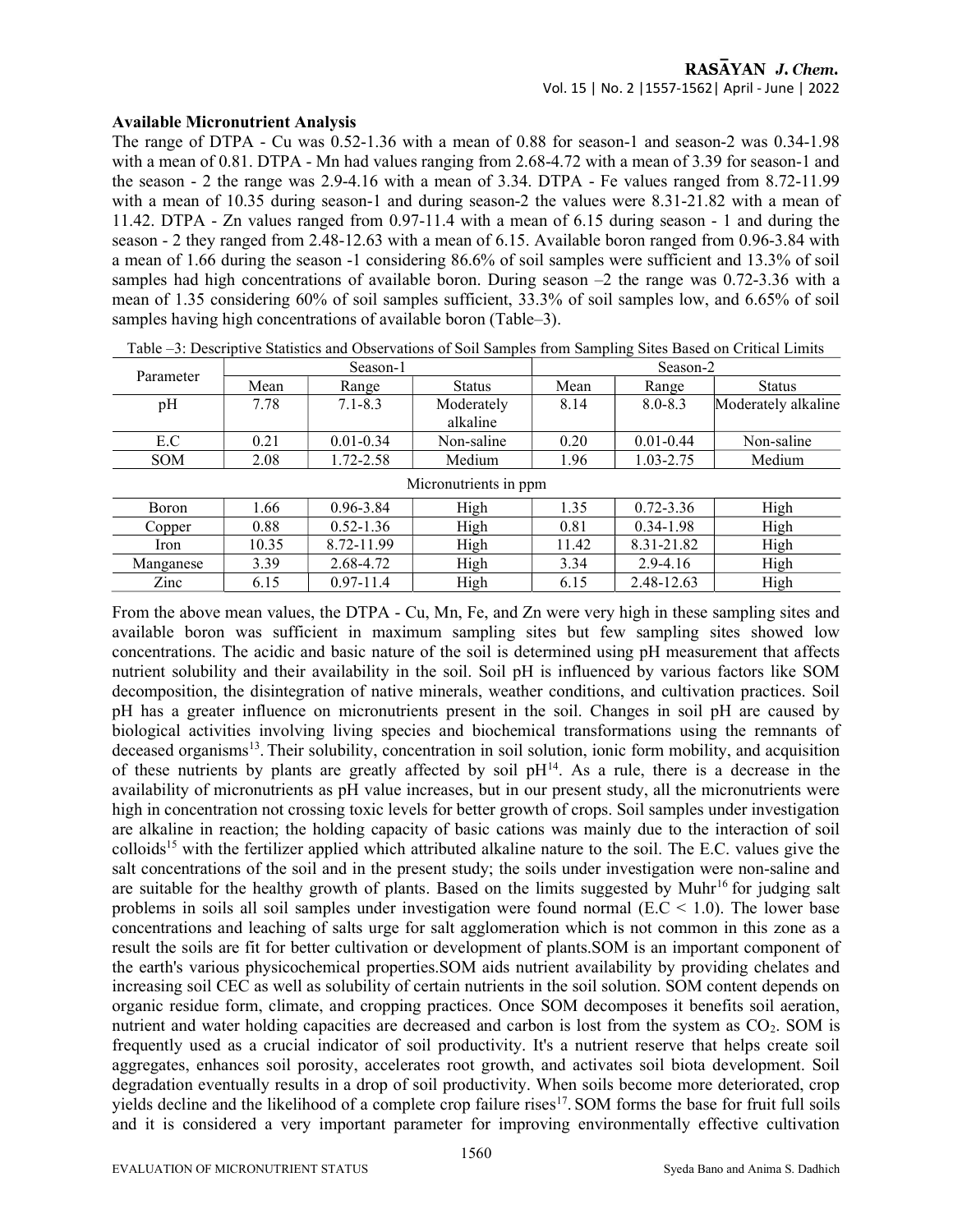### RASAYAN J. Chem. Vol. 15 | No. 2 |1557-1562| April - June | 2022

methods. In our present study, samples were high in DTPA - Fe, Mn, Cu, Zn, and available boron was sufficient in a few samples and low in a few soil samples. At  $pH > 7.8$ , which is in the alkaline range, negatively charged ions of zinc called zincate ions are formed. Hydroxide ions of zinc are formed in alkali solutions<sup>18</sup>. The stability of soluble and insoluble organic complexes of zinc or antagonistic ions solubility may alter with a change in  $pH^{19}$ . Moreover, Fe gets precipitated as insoluble Fe (OH)<sub>2</sub> as Fe<sup>2+</sup>ions get converted to  $Fe<sup>3+</sup>$  ions with an increase in pH. When pH increases Cu gets precipitated as hydroxides,  $Mn^{2+}$ gets converted to  $Mn^{3+}$  to  $Mn^{7+}$  and is not usable for plants as it is insoluble in water. But in our present study, all micronutrients were found to be sufficient and high in concentrations which might be due to the supply of these nutrients in the form of fertilizers. Crops' ability to efficiently utilize B nutrients varies greatly. As a result, critical cultivars of agronomic and horticultural crops with robust root systems that can use available B and survive well in B shortages are needed from an agricultural perspective  $20$ . These nutrients were high but did not exceed toxic levels and so were considered to be within safe limits for plant growth.

# **CONCLUSION**

The results of our present study will help to suggest proper measures for appropriate reclamation and suitability for growing crops. It will be helpful to find out the degree and type of problems related to soils. This study will give farmer's approx the idea about which fertilizer to be used and which nutrient is needed by the soil to increase the yield. From the studies, it can be concluded that the appropriate fertilizer management and measures taken for soil conservation like SOM management and soil erosion control are required by the system. An increase in internal use efficiency is observed by the inclusion of micronutrients in a balanced fertilization schedule. Therefore different parameters are to be considered for micronutrient management like soil type, crop type, source, method, the severity of the deficiency, time, rates, and frequency of application for the maintenance of human health and sustainable agricultural production. In our findings values of Cu, Mn, Fe, Zn and boron are higher than the normal range in maximum soil samples which can be due to poor drainage conditions in this area, as a result, the nature of the soil is found to be alkaline. The best remedy suggested is to use acidic fertilizers and organic manures which can help to raise the yield of the crop. The systematic or well-organized way to judge the ample metal concentrations is to monitor the micronutrients in the soil periodically. The information regarding the micronutrient status of various samples of Pendurthi Mandal in our present investigation may help to formulate an integrated nutrient management schedule for better cultivation practices and maintenance of long-term soil health.

# ACKNOWLEDGEMENT

I express my sincere gratitude to the staff of the agricultural soil testing laboratory, Anakapalliand staff of the chemistry laboratory, GIS, GITAM University (Deemed to be) for helping me during the analysis process and for providing necessary facilities.

# **REFERENCES**

- 1. Mostafa Mohamed Selim, Hindawi International Journal of Agronomy, 2020, Article ID 2821678, 14 pages, https://doi.org/10.1155/2020/2821678
- 2. J. Parr, R. Papendick, S. Hornick and R. Meyer, American journal of Alternative Agriculture, 7(1-2), 5(1992), https://doi.org/10.1017/S0889189300004367
- 3. P. Chaudhari, D. Ahire and V. D. Ahire, Journal of Chemical Biological and Physical Sciences, 2(3), 1493(2012).
- 4. MilkaBrdar-Jokanovi´, International Journal of Molecular Sciences, 21, 1424(2020), https://doi.org/10.3390/ijms21041424
- 5. N. Brady and R. Weil, The Nature and Properties of Soils, 13th Edition, In: New Jersey: Pearson Education Ltd, (2002).
- 6. J. L. Havlin, S. L. Tisdale, W. L. Nelson and J. D. Beaton, J. D, Soil Fertility and Fertilizers, New Delhi: Pearson Education India, (2016).
- 7. R. W. Bell and B. Dell, Micronutrients for Sustainable Food, Feed, Fibre and Bioenergy Production (1st Edition ed.), France: International Fertilizer Industry Asso- ciation (IFA), (2008).